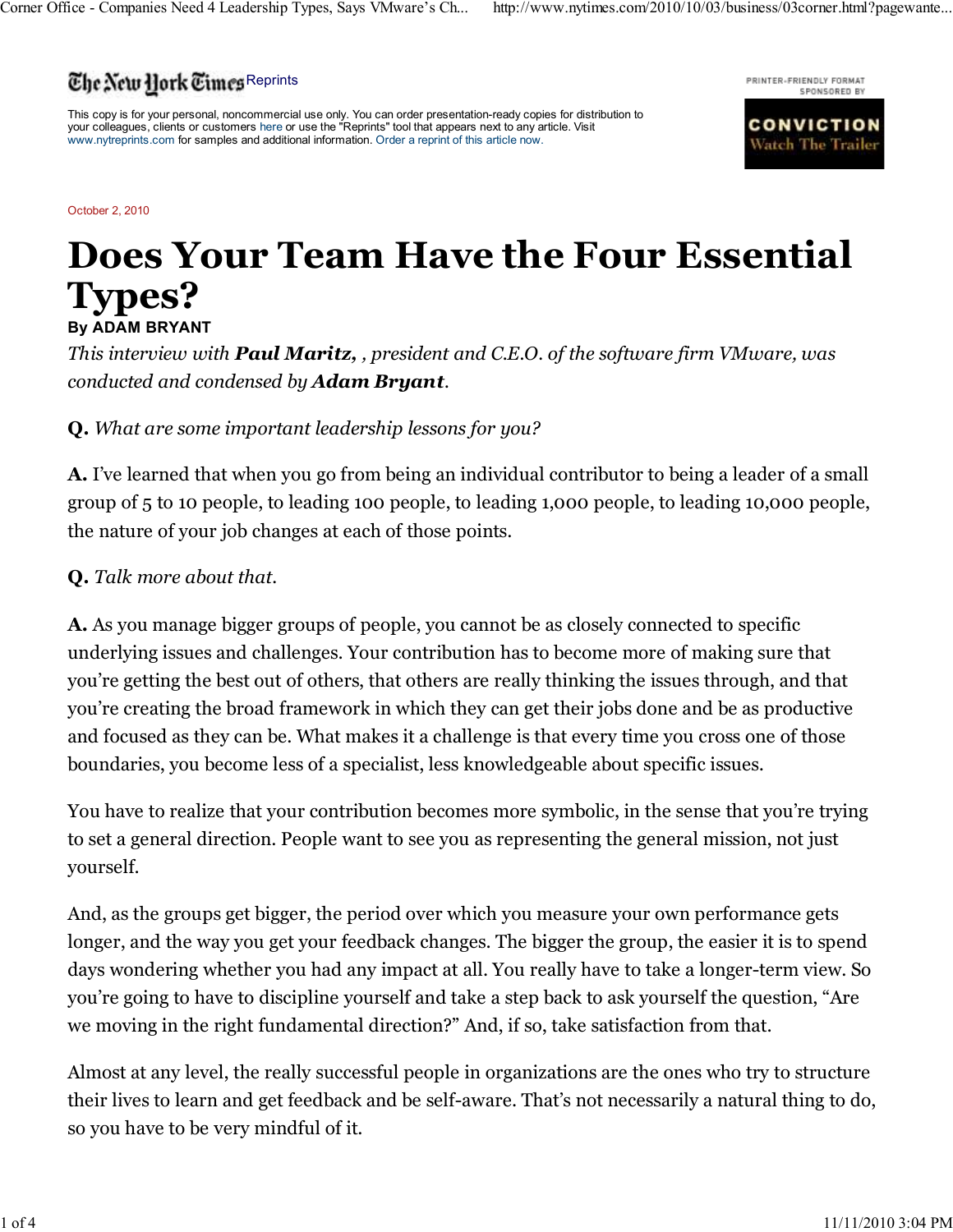### Q. So how did you learn this?

A. I started at Microsoft in the mid-1980s. In 1986, I was managing a group of 13 people. When I left, it was close to 10,000 people. It was not an environment where we got a lot of management coaching. It was one where you just had to learn as you went along. Inevitably, we made mistakes, but fortunately we had such a wind behind us that we had the luxury of being able to make those mistakes and learn from them.

#### Q. What are some other leadership lessons?

A. One of the things I've learned over the years is that there is no such thing as a perfect leader. If you look at successful groups, inevitably there's an amalgam of personalities that really enable the group to function at a high level.

### Q. And what are they?

A. At the risk of oversimplifying, I think that in any great leadership team, you find at least four personalities, and you never find all four of those personalities in a single person.

You need to have somebody who is a strategist or visionary, who sets the goals for where the organization needs to go.

You need to have somebody who is the classic manager — somebody who takes care of the organization, in terms of making sure that everybody knows what they need to do and making sure that tasks are broken up into manageable actions and how they're going to be measured.

You need a champion for the customer, because you are trying to translate your product into something that customers are going to pay for. So it's important to have somebody who empathizes and understands how customers will see it. I've seen many endeavors fail because people weren't able to connect the strategy to the way the customers would see the issue.

Then, lastly, you need the enforcer. You need somebody who says: "We've stared at this issue long enough. We're not going to stare at it anymore. We're going to do something about it. We're going to make a decision. We're going to deal with whatever conflict we have."

You very rarely find more than two of those personalities in one person. I've never seen it. And really great teams are where you have a group of people who provide those functions and who respect each other and, equally importantly, both know who they are and who they are not. Often, I've seen people get into trouble when they think they're the strategist and they're not, or they think they're the decision maker and they're not.

You need a degree of humility and self-awareness. Really great teams have team members who know who they are and who they're not, and they know when to get out of the way and let the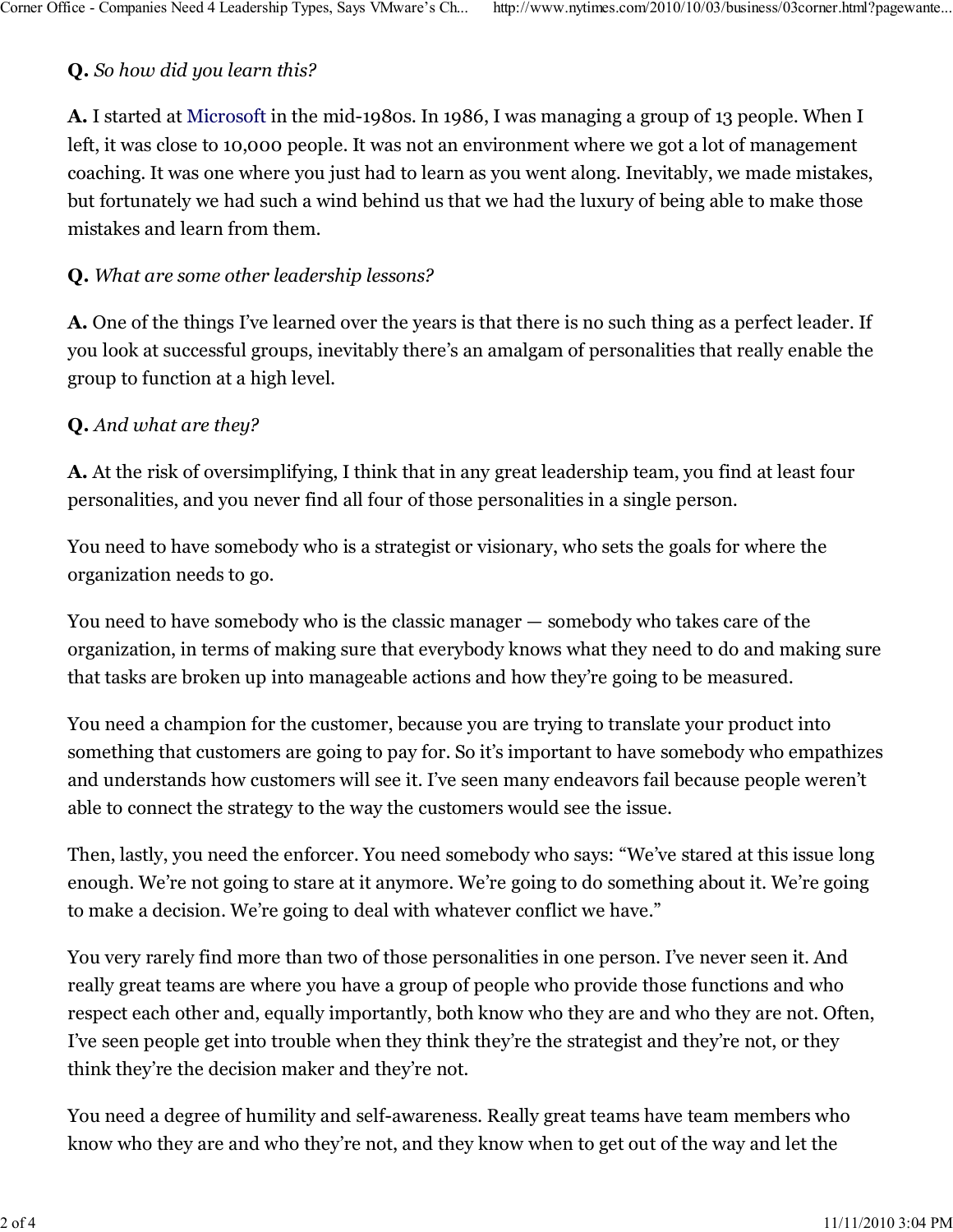other team members make their contribution.

### Q. And which of those personalities describes you?

A. I'm very much aware of who I am not, as much as who I am. At least I try to be. I'm not the enforcer. I'm not the champion of the customer. Those two things don't come naturally to me, so I need to make sure that I have partners who can supply that.

## Q. What about leadership lessons from earlier in your life?

A. I grew up on a ranch in Central Africa, where, out of necessity, I spent a lot of time on my own. And then I went to a British-style boarding school. That gave me a certain self-reliance and thick outer skin. I also gained a certain ambition in life because I was very aware, growing up, of being on the periphery of the civilized, technical world. Everything that was new in technology was exciting, and happening in very distant places from me. So I had to drive myself to get to the center of that.

My self-reliance is something I have had to learn to deal with, because it's my nature to be an introvert. And being a leader, you can't just be an introvert. People want to know that they can emotionally connect with you — that you're, in some deep way, going on a journey with them and that you recognize them. And that requires you to open up to people and reach out to them and connect with them. Left to myself, I will retreat into my office, so I have to be aware of that.

# Q. What about different styles of leadership you've seen through the years. How did those influence you?

A. It's very hard to talk about these things without becoming trite or corny, but the best leaders are those who get the best out of other people.

I've learned that you only really get the best out of other people when you do things in a positive way. There are negative styles of leadership, where you do things by critiquing and criticizing and terrifying other people. But in the final analysis, it doesn't get the best out of people and it doesn't breed loyalty. Because no matter how much we think we've got things figured out, we haven't got things figured out. Inevitably, we're going to go down blind alleys. We're going to run into problems. We're going to make mistakes. And when that happens, you have to ask people to help you and to overlook the fact that you've messed something up.

Great leaders, in my view, are those who have built up that reservoir of loyalty, so that when the time comes to say to folks, "We have to change direction," people are willing to make an extraordinary effort. If you're the kind of leader who cuts people down and humiliates them, you leave scars on people that can eventually come back to haunt you.

#### Q. How do you hire?